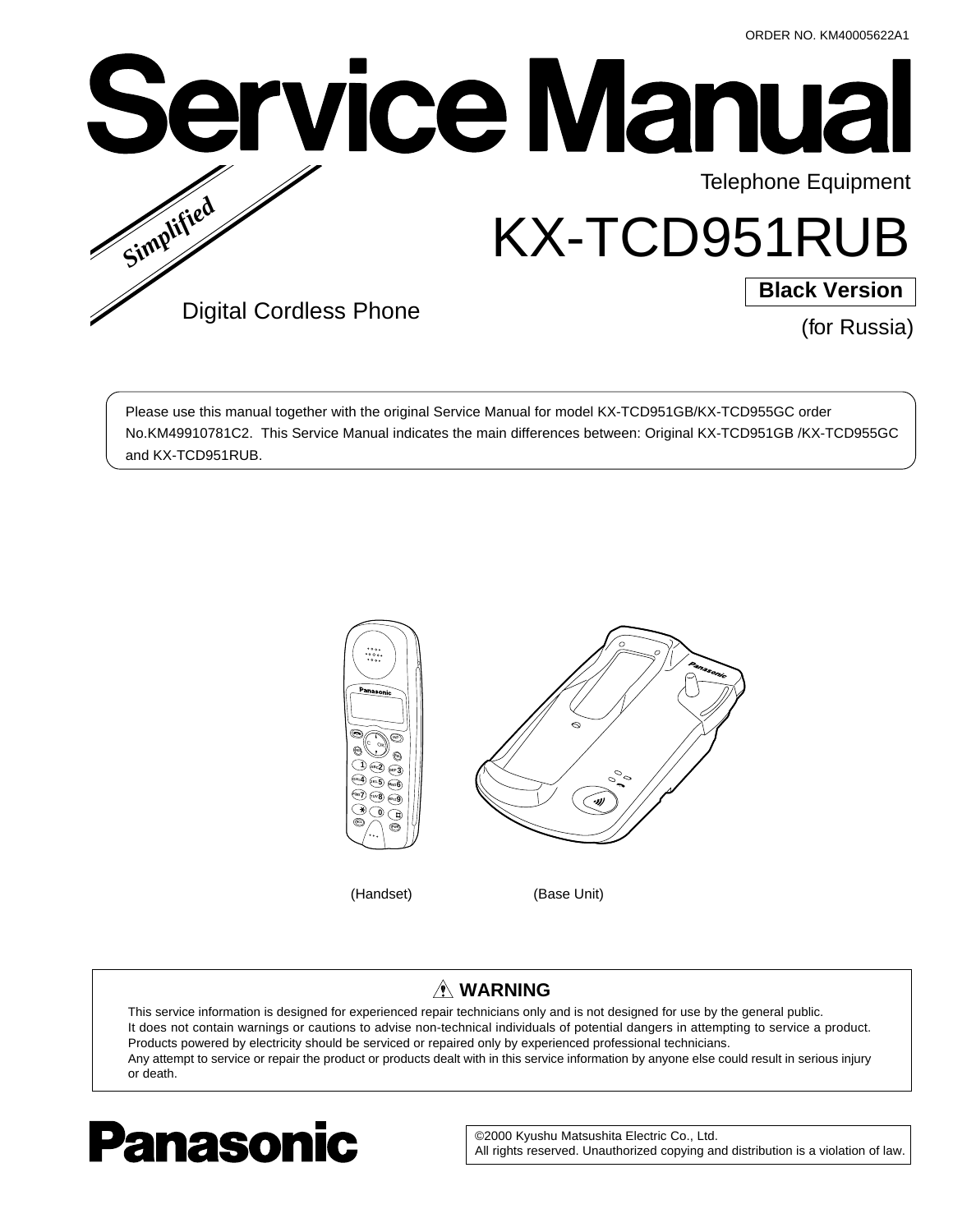# •¡ **LOCATION OF CONTROLS (Change from original page 3)**



# •¡ **Battery Information (Change from original page 7)**

The underlined parts has been added to the original.

\* Nickel metal hydride (Ni-MH) rechargeable batteries (AAA size) are available. When you replace the batteries, you must program the battery type selection.

# •¡**TO REDIAL AFTER CONFIRMING THE NUMBERS IN REDIAL MEMORY (Changw from original page 11)**

The underlined parts has been added to the original.

# 3 **Press** .

• The number is dialed automatically.

• If your line has rotary or pluse service, any access numbers entered after pressing  $\mathbb H$  will not be included when redialing.

(Model KX-TCD951RUB)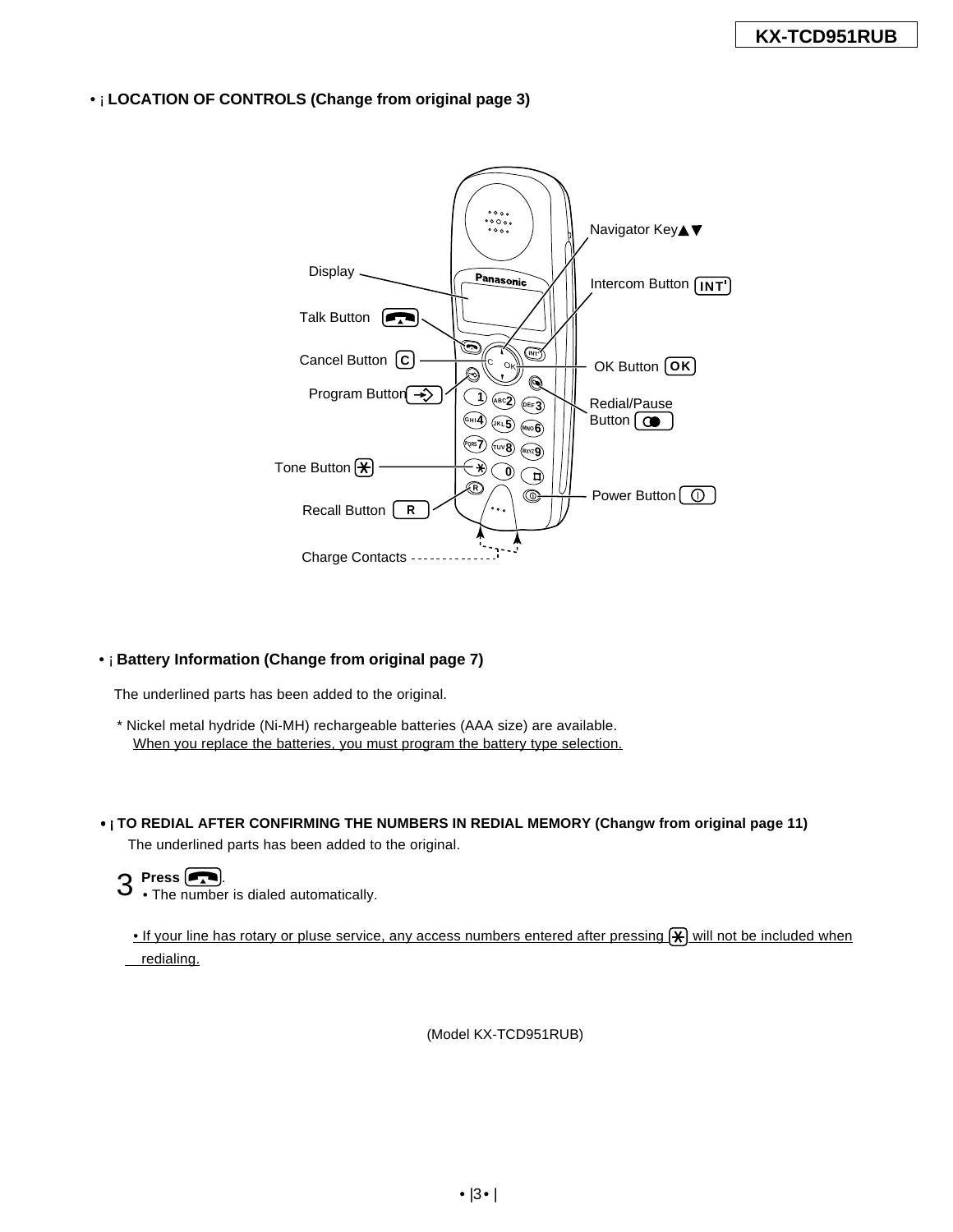# **KX-TCD951RUB**

# •¡ **CHECK PROCEDURE (Change from original page 41) TEST EQUIPMENT REQUIRED AND EQUIPMENT SETUP**

Connect a 3.9V supply to the board **J5 (+), J8 (–).**

# **INITIAL POWER + BBIC TESTS**

- 4. Check the 3.0V supply voltage (TP10). It must be **2.85 +/– 0.3V**.
- 5. Connect RFCLK (TP56) to CH.1 on the scope. **Send batch file RFCLK1**.
- 6. Check if the clock waveform is 10,368.000 kHz,**+/– 40Hz.**
- 7. Send batch file "SELF TEST". **The first 4digits are FLASH ROM checksum, the next 2 digits are RAM test, and must be 00**

# **SET CLOCK FREQUENCY**

- 1. Send batch file "**RFCLK1**".
- 3. Send batch file "SET FREQ nn" to set the clock frequency. The default value of nn is 80. Increase the value to increase the frequency. The clock frequency must be 10,368.000 kHz ± **0.04 kHz**.

# •¡ **CABINET AND ELECTRICAL PARTS LOCATION (HANDSET) [Change from original page 54]**



(Model KX-TCD951RUB)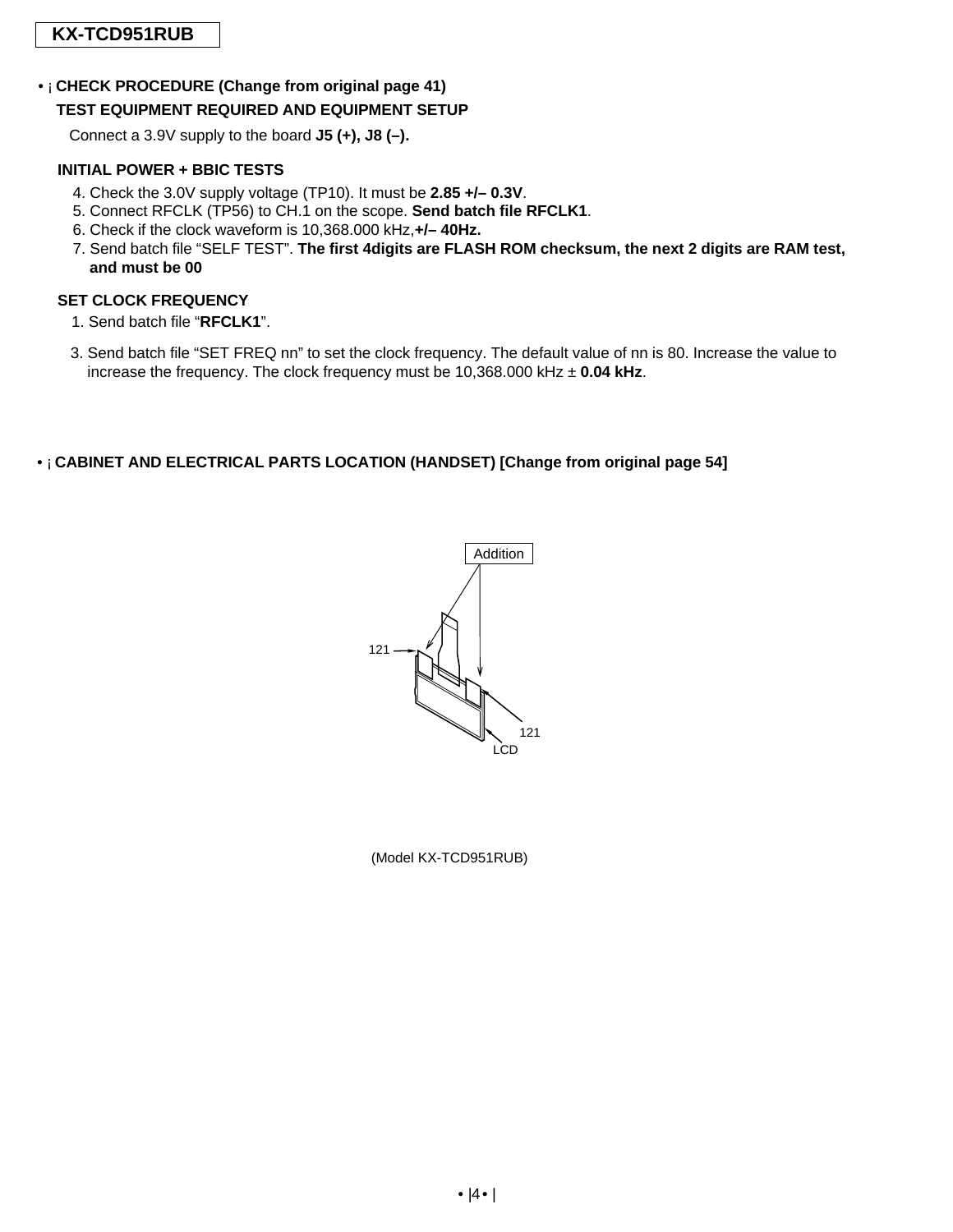